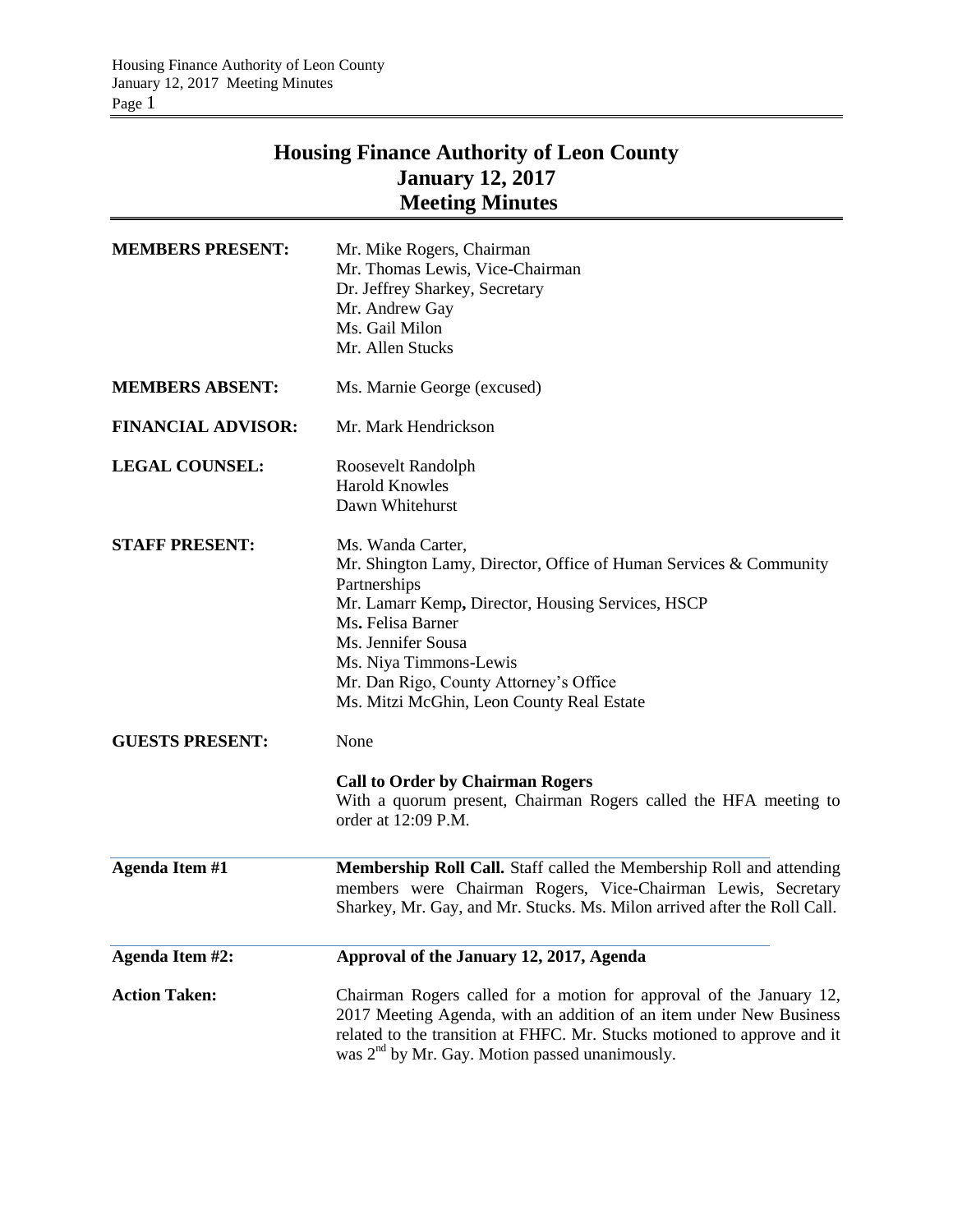| Agenda Item #3:        | Approval of the December 8, 2016, Minutes                                                                                                                                                                                                                                                                                                                                                                                                   |
|------------------------|---------------------------------------------------------------------------------------------------------------------------------------------------------------------------------------------------------------------------------------------------------------------------------------------------------------------------------------------------------------------------------------------------------------------------------------------|
| <b>Action Taken:</b>   | Chairman Rogers called for a motion for approval of the December 8,<br>2016 Meeting Minutes. Mr. Stucks motioned to approve and it was 2 <sup>nd</sup><br>by Mr. Gay. Motion passed unanimously.                                                                                                                                                                                                                                            |
| <b>Agenda Item #4:</b> | <b>Public Comment</b>                                                                                                                                                                                                                                                                                                                                                                                                                       |
| <b>Action Taken:</b>   | No public comment.                                                                                                                                                                                                                                                                                                                                                                                                                          |
| <b>Agenda Item #5</b>  | <b>Annual Election of Officers</b>                                                                                                                                                                                                                                                                                                                                                                                                          |
|                        | Chairman Rogers opened the floor for a motion related to election of officers.                                                                                                                                                                                                                                                                                                                                                              |
| <b>Action Taken:</b>   | Mr. Stucks motioned to elect the current slate of Officers for another one<br>year term, and it was seconded by Mr. Gay. [The officers are Mr. Rogers,<br>Chair, Mr. Lewis, Vice-Chair, and Dr. Sharkey, Secretary.]. Motion<br>passed unanimously.                                                                                                                                                                                         |
| Agenda Item #6A & 6B   | <b>Financial Report</b>                                                                                                                                                                                                                                                                                                                                                                                                                     |
|                        | Mr. Gay and Mr. Hendrickson presented a report on HFA finances.                                                                                                                                                                                                                                                                                                                                                                             |
| <b>Action Taken:</b>   | Dr. Sharkey asked that a column for percentages be added to the<br>income and expense report.                                                                                                                                                                                                                                                                                                                                               |
|                        | Mr. Stucks motioned to accept the December 31, 2016 Financial<br>Statement, and was $2nd$ by Mr. Lewis. Motion passed unanimously.                                                                                                                                                                                                                                                                                                          |
| Agenda Item #7A:       | <b>Emergency Repair Program</b>                                                                                                                                                                                                                                                                                                                                                                                                             |
| name took place.       | Mr. Kemp reported that the program had commitments utilizing all funding, but that no repairs had been<br>closed out in the past month. He stated that a "purge" of the waiting list would take place on January 21—<br>as many on the list had been there for an extended period of time and either no longer resided at the<br>property or had made the repairs without the assistance. A discussion of the nature of the program and its |

**Action Taken: Board requested that Mr. Kemp bring before and after pictures of the emergency repairs to the February meeting**.

**Agenda Item #7B:** Real Estate Activity

Ms. McGhin presented an updated report on real estate sales and contracts. She reported that after the current contracts closed, the net revenue to the HFA would be approximately \$70,400.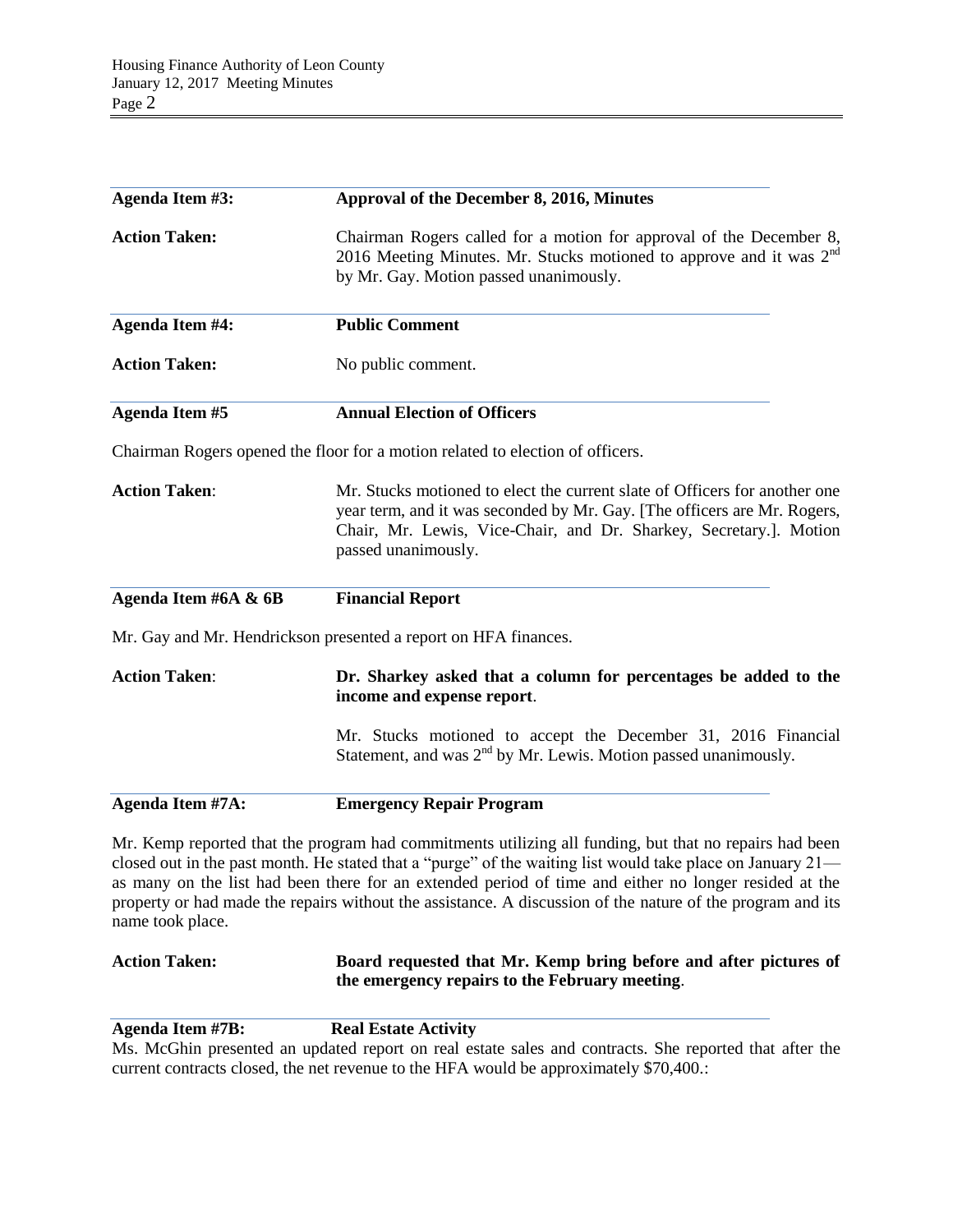### **Action Taken: Board requested that Income and Expense Report highlight the net revenues from the land sales**.

#### **Agenda Item #7C: Future Role of the HFA**

Mr. Lamy reported that the consideration of the HFA's Ordinance changes by the BOCC had been delayed from January 24 to February 7. He stated that this would give staff the time needed to improve the narrative in the analysis that accompanied the proposed changes. Mr. Lamy stated that the narrative needed more on how the changes (budget, procurement, contract independence for the HFA) would benefit the County and the public and would result in improved level of service in providing affordable housing. He stated that both the Ordinance and the related resolution would be taken up at the February BOCC meeting.

Mr. Hendrickson stated that he would work with County staff on the narrative.

Mr. Rigo noted that the Resolution would provide a transition period for the HFA budget and finances, with the HFA still in the County system through September 30, 2017—with the HFA having the option, at its sole discretion—to adopt its own budget and financial system beginning October 1, 2017. Mr. Rigo stated that the Resolution also included a requirement for an annual report from the HFA to the BOCC.

Mr. Hendrickson noted that the HFA would need to have a transition plan for budget, finances, investments, audits, and procurement. He stated that the proposals for these items would be based on best practices of other local HFA's.

Mr. Knowles asked what would be the appropriate "entry point" for his firm on this issue and other HFA work. Mr. Hendrickson and Ms. Whitehurst stated that they would be meeting the following week to work on a plan.

Action Taken: No Action Required.

**Agenda Item #7D: "To-Do" List** Mr. Hendrickson presented the "to-do" list..

Action Taken: No Action Required.

**Agenda Item #8A: New Business: NALHFA and FLALHFA Conferences** Mr. Hendrickson reported on the NALHFA and FLALHFA conferences.

#### **Action Taken:**

Mr. Gay motioned to approve travel by Mr. Stucks to the NALHFA Conference and it was seconded by Ms. Milon. Motion passed unanimously.

Mr. Stucks motioned to approve travel by all HFA Board members and one representative of legal counsel to the FLALHFA Conference and it was seconded by Mr. Gay. Motion passed unanimously.

**Agenda Item #8B: New Business: FHFC Update** Mr. Hendrickson reported the change in leadership at FHFC.

**Action Taken:** No Action Required**.**